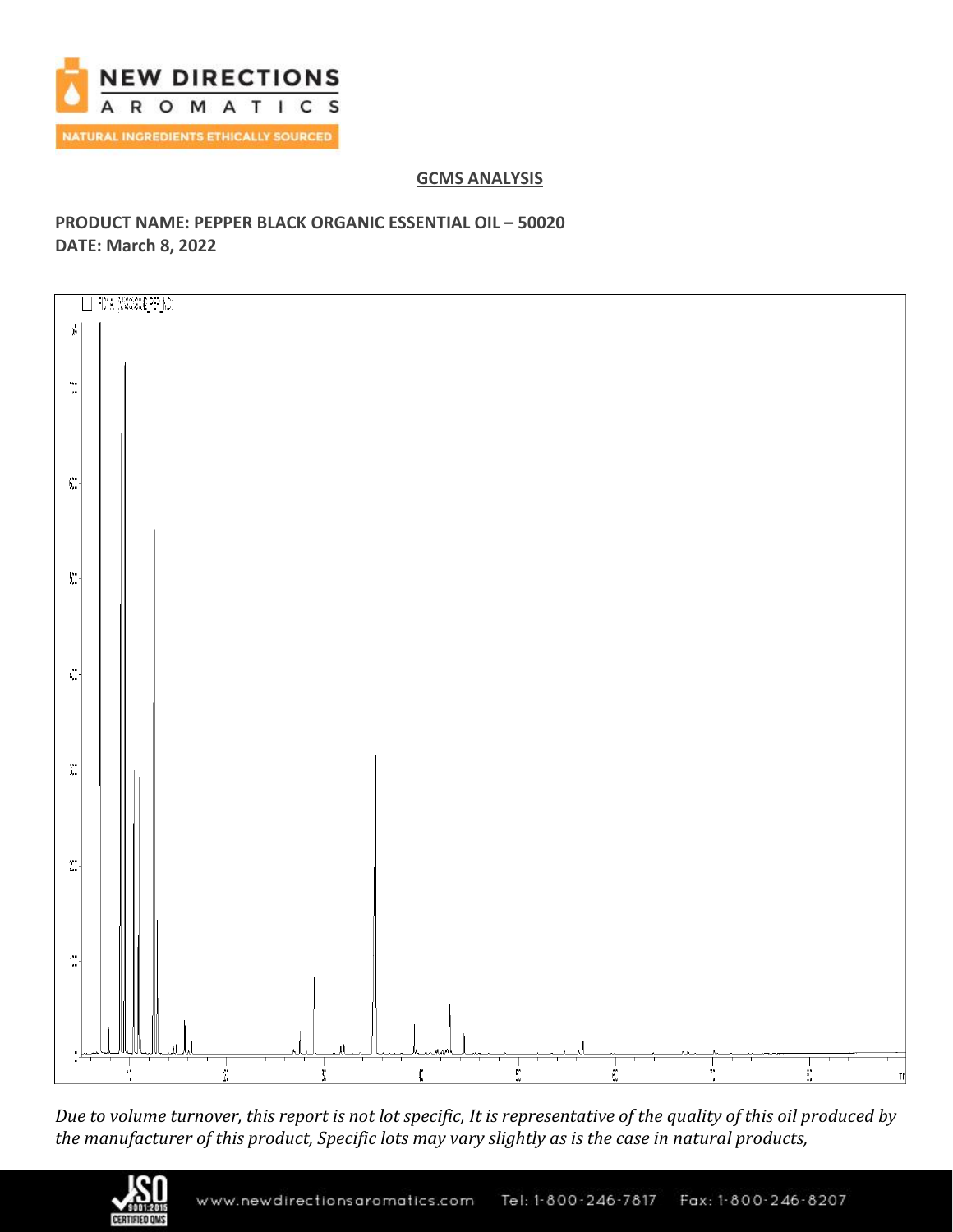

### **PRODUCT NAME: PEPPER BLACK ORGANIC ESSENTIAL OIL – 50020**

| <b>Peak</b>     | RT (min) | <b>Compound name</b>     | $\%$  |
|-----------------|----------|--------------------------|-------|
| 1               | 6,62     | <b>TRICYCLENE</b>        | 0,02  |
| $\overline{2}$  | 6,94     | alpha-PINENE             | 14,16 |
| 3               | 6,97     | alpha-THUYENE            | 1,40  |
| $\overline{4}$  | 7,66     | alpha-FENCHENE           | 0,02  |
| 5               | 7,87     | <b>CAMPHENE</b>          | 0,31  |
| $6\phantom{1}6$ | 9,08     | beta-PINENE              | 12,89 |
| $\overline{7}$  | 9,51     | <b>SABINENE</b>          | 14,80 |
| 8               | 9,75     | delta2-CARENE            | 0,03  |
| 9               | 10,44    | delta3-CARENE            | 4,65  |
| 10              | 10,90    | beta-MYRCENE             | 1,88  |
| 11              | 11,07    | alpha-PHELLANDRENE       | 6,32  |
| 12              | 11,15    | psi-LIMONENE             | 0,05  |
| 13              | 11,57    | alpha-TERPINENE          | 0,15  |
| 14              | 12,53    | <b>LIMONENE</b>          | 15,06 |
| 15              | 12,85    | beta-PHELLANDRENE        | 1,99  |
| 16              | 13,98    | cis-beta-OCIMENE         | 0,02  |
| 17              | 14,32    | <b>TERPENE ISOMER</b>    | 0,02  |
| 18              | 14,51    | gamma-TERPINENE          | 0,11  |
| 19              | 14,81    | trans-beta-OCIMENE       | 0,14  |
| 20              | 15,52    | m-CYMENE                 | 0,01  |
| 21              | 15,66    | p-CYMENE                 | 0,53  |
| 22              | 16,05    | <b>ISOTERPINOLENE</b>    | 0,05  |
| 23              | 16,35    | <b>TERPINOLENE</b>       | 0,22  |
| 24              | 25,68    | LIMONENE cis-1,2-EPOXIDE | 0,01  |
| 25              | 26,90    | alpha-CUBEBENE           | 0,10  |
| 26              | 27,00    | trans-THUYANOL           | 0,04  |
| 27              | 27,24    | <b>ELEMENE ISOMER</b>    | 0,02  |
| 28              | 27,54    | delta-ELEMENE            | 0,48  |
| 29              | 28,21    | <b>ISOLEDENE</b>         | 0,07  |
| 30              | 29,04    | alpha-COPAENE            | 1,87  |

#### **Disclaimer & Caution**

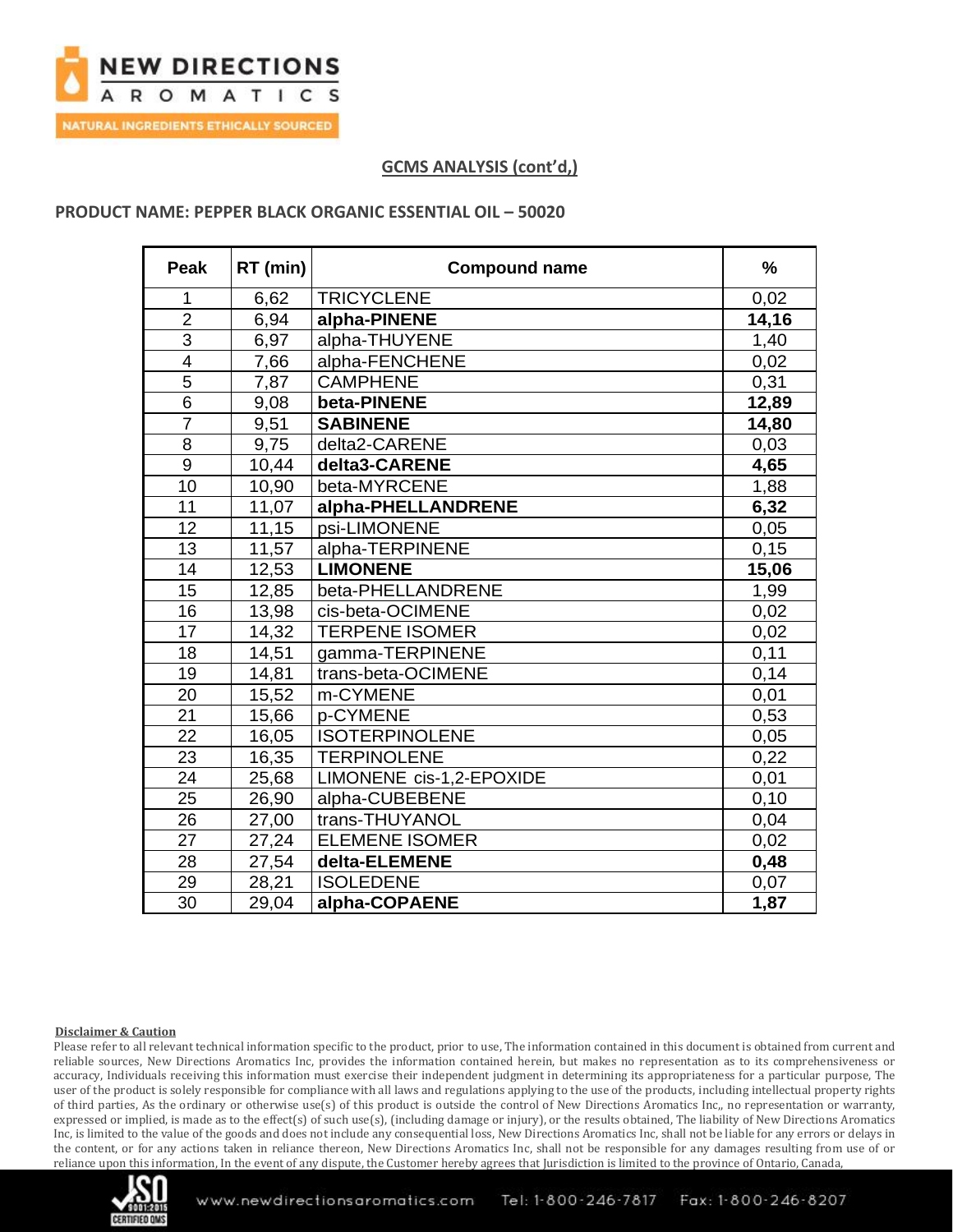

### **PRODUCT NAME: PEPPER BLACK ORGANIC ESSENTIAL OIL – 50020**

| Peak | <b>RT</b><br>(min) | <b>Compound name</b>         | $\frac{9}{6}$ |
|------|--------------------|------------------------------|---------------|
| 31   | 31,05              | alpha-GURJUNENE              | 0,05          |
| 32   | 31,74              | beta1-CUBEBENE               | 0,18          |
| 33   | 32,06              | <b>LINALOOL</b>              | 0,18          |
| 34   | 32,90              | <b>PINOCARVONE</b>           | 0,03          |
| 35   | 33,74              | <b>ISOCARYOPHYLLENE</b>      | 0,03          |
| 36   | 35,25              | beta-ELEMENE                 | 0,17          |
| 37   | 35,36              | beta-CARYOPHYLLENE           | 17,75         |
| 38   | 36,07              | 6.9-GUAIADIENE               | 0,02          |
| 39   | 36,58              | <b>MYRTENAL</b>              | 0,01          |
| 40   | 36,77              | cis-p-MENTHA-2,8-DIEN-1-OL   | 0,02          |
| 41   | 37,24              | CADINA-3,5-DIENE             | 0,02          |
| 42   | 37,95              | <b>SESQUITERPENE</b>         | 0,01          |
| 43   | 38,10              | ALLO-AROMADENDRENE           | 0,03          |
| 44   | 38,88              | trans-p-MENTHA-2,8-DIEN-1-OL | 0,01          |
| 45   | 39,15              | <b>CRYPTONE</b>              | 0,02          |
| 46   | 39,33              | alpha-HUMULENE               | 0,66          |
| 47   | 39,48              | E-beta-FARNESENE             | 0,09          |
| 48   | 39,69              | <b>SESQUITERPENE</b>         | 0,03          |
| 49   | 40,25              | LAVANDULAL                   | 0,01          |
| 50   | 40,41              | <b>SESQUITERPENE</b>         | 0,01          |
| 51   | 40,50              | gamma-MUUROLENE              | 0,03          |
| 52   | 40,84              | <b>LEDENE</b>                | 0,01          |
| 53   | 40,95              | <b>SESQUITERPENE</b>         | 0,03          |
| 54   | 40,99              | alpha-TERPINEOL              | 0,02          |
| 55   | 41,55              | <b>GURJUNENE ISOMER</b>      | 0,06          |
| 56   | 41,72              | <b>GERMACRENE D</b>          | 0,10          |
| 57   | 42,06              | <b>SESQUITERPENE</b>         | 0,03          |
| 58   | 42,22              | beta-SELINENE                | 0, 10         |
| 59   | 42,60              | alpha-SELINENE               | 0,10          |
| 60   | 42.72              | alpha-MUUROLENE              | 0,11          |

#### **Disclaimer & Caution**

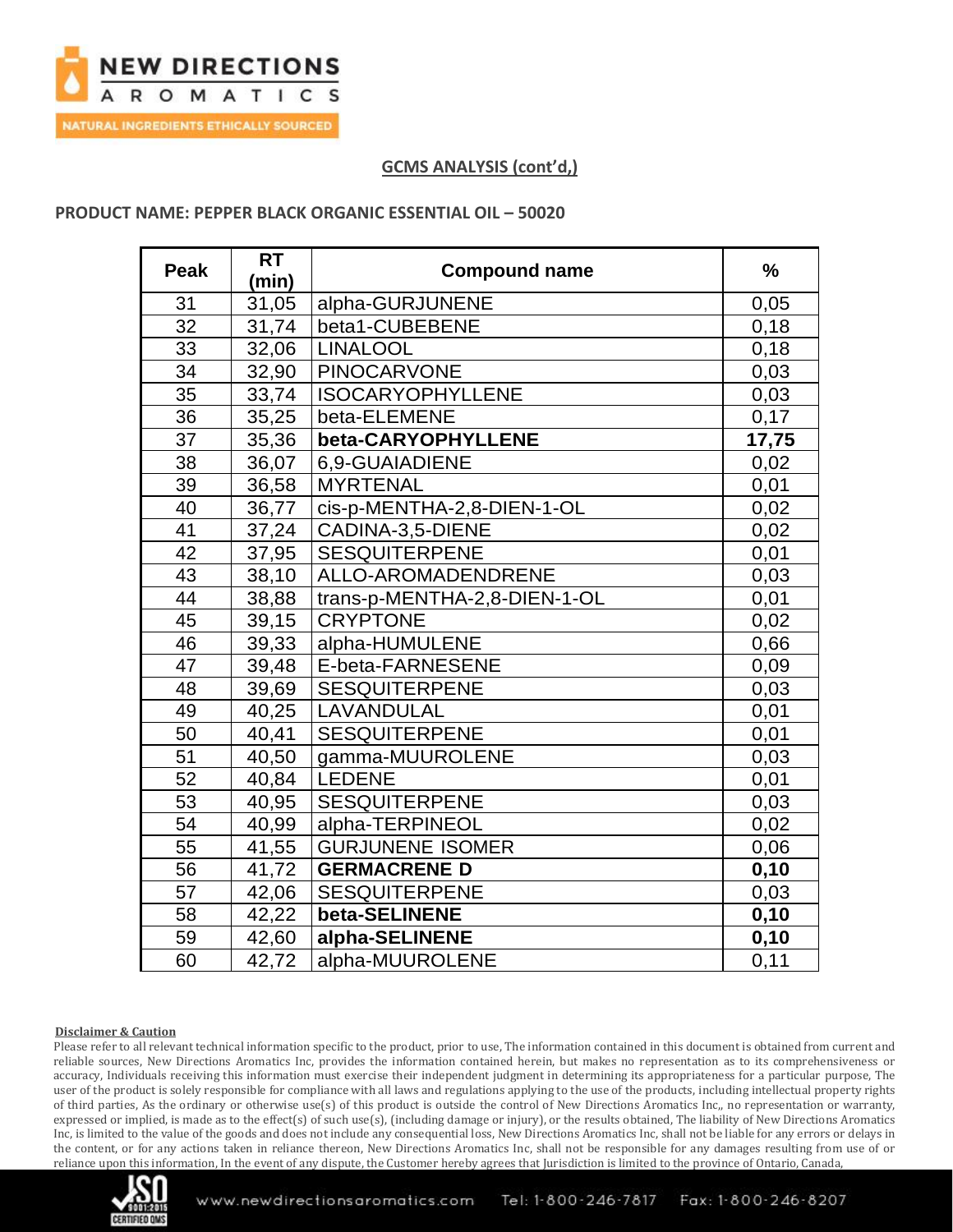

### **PRODUCT NAME: PEPPER BLACK ORGANIC ESSENTIAL OIL – 50020**

| <b>Peak</b>     | RT (min) | <b>Compound name</b>            | $\frac{9}{6}$ |
|-----------------|----------|---------------------------------|---------------|
| 61              | 42,95    | beta-BISABOLENE                 | 1,10          |
| 62              | 43,07    | <b>BICYCLOGERMACRENE</b>        | 0,07          |
| 63              | 44,25    | E,E-alpha-FARNESENE             | 0,02          |
| 64              | 44,44    | delta-CADINENE                  | 0,43          |
| 65              | 45,34    | beta-SESQUIPHELLANDRENE         | 0,02          |
| 66              | 45,58    | trans-alpha-BISABOLENE          | 0,03          |
| 67              | 45,95    | CADINA-1,4-DIENE                | 0,03          |
| 68              | 46,10    | <b>MYRTENOL</b>                 | 0,02          |
| 69              | 46,97    | trans-SABINOL                   | 0,02          |
| 70              | 48,38    | <b>GERMACRENE B</b>             | 0,01          |
| $\overline{71}$ | 48,63    | <b>CALAMENENE</b>               | 0,03          |
| $\overline{72}$ | 49,28    | p-CYMENE-8-OL                   | 0,01          |
| 73              | 51,98    | epi-CUBEBOL                     | 0,03          |
| 74              | 53,42    | <b>HUMULENE EPOXIDE</b>         | 0,04          |
| 75              | 54,75    | <b>CUBEBOL</b>                  | 0,09          |
| 76              | 56,22    | <b>ISOCARYOPHYLLENE EPOXIDE</b> | 0,07          |
| 77              | 56,66    | <b>CARYOPHYLLENE EPOXIDE</b>    | 0,31          |
| 78              | 59,59    | epoxy-6,7-HUMULENE              | 0,02          |
| 79              | 59,91    | <b>NEROLIDOL</b>                | 0,02          |
| 80              | 63,90    | SPATHULENOL                     | 0,03          |
| 81              | 65,11    | <b>EUGENOL</b>                  | 0,01          |
| 82              | 66,96    | 2-ACETYLCYCLOPENTANONE          | 0,05          |
| 83              | 67,48    | delta-CADINOL                   | 0,06          |
| 84              | 68,20    | alpha-BISABOLOL                 | 0,02          |
| 85              | 70,15    | beta-NOOTKATOL                  | 0,09          |
| 86              | 70,47    | DITERPENE Mw=272                | 0,01          |
| 87              | 71,89    | CARYOPHYLLA-2,6-DIEN-5-alpha-OL | 0,02          |
| 88              | 74,08    | 4-HYDROXY-6-ISOPROPYL-3-        | 0,01          |
|                 |          | METHYLCYCLOHEX-2-ENONE          |               |
| 89              | 75,37    | <b>ALIPHATIC ESTER</b>          | 0,01          |
| 90              | 75,54    | <b>SESQUITERPENOL</b>           | 0,01          |

#### **Disclaimer & Caution**